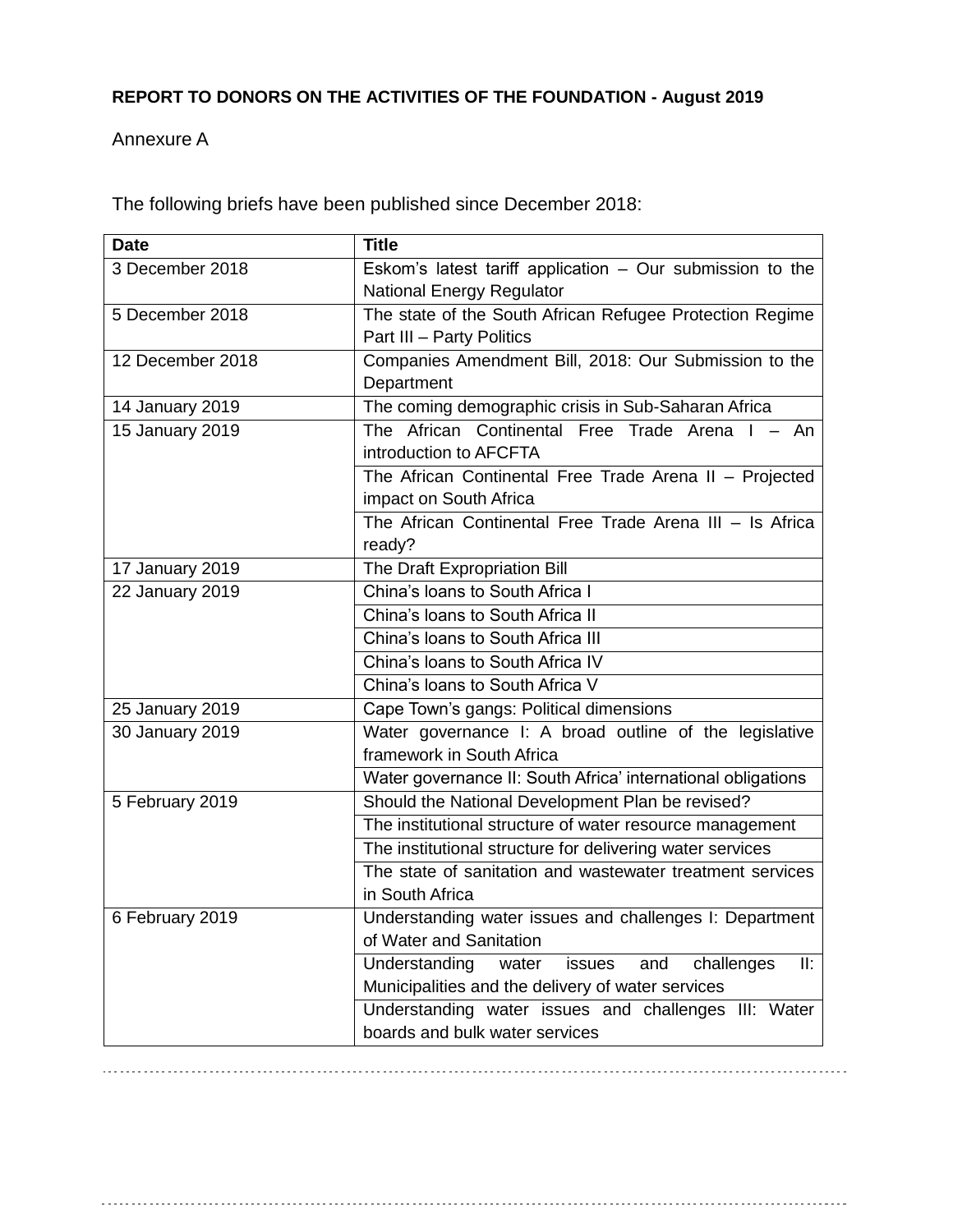|                  | Understanding water issues and challenges IV: Water<br>infrastructure assessment |
|------------------|----------------------------------------------------------------------------------|
|                  |                                                                                  |
| 18 February 2019 | Budget challenges I: The economic environment                                    |
|                  | Budget challenges II: Public debt                                                |
|                  | Budget challenges III: Revenue and expenditure                                   |
| 27 February 2019 | Two innovations in the 2019 Budget                                               |
| 5 March 2019     | Democracy and popular political norms in South Africa I: To                      |
|                  | what degree do popular political perceptions correlate with                      |
|                  | basic institutional norms?                                                       |
|                  | Democracy and popular political norms in South Africa II:                        |
|                  | How coherent are popular political norms?                                        |
| 7 March 2019     | The National Assembly's Ad Hoc Committee to amend                                |
|                  | section 25 of the Constitution                                                   |
|                  | The election timetable                                                           |
| 25 March 2019    | The 2019 Election                                                                |
| 26 March 2019    | A commentary on the National Health Summit 2018 Report                           |
| 28 March 2019    | South Africa's community education and training colleges                         |
| 9 April 2019     | The Traditional Courts Bill - A problematic piece of                             |
|                  | legislation                                                                      |
| 18 April 2019    | Sexual assault I: Sexual offences in the criminal justice                        |
|                  | system                                                                           |
|                  | Sexual assault II: Sexual harassment in the workplace                            |
|                  | Sexual assault III: Sexual violence as a weapon of war                           |
| 25 April 2019    | Genocide                                                                         |
| 2 May 2019       | The political economy of corruption                                              |
| 22 May 2019      | Deepening democracy: Petitions - What are they and how                           |
|                  | do they work?                                                                    |
| 10 June 2019     | Debt - The Millstone around Eskom's neck                                         |
| 12 June 2019     | Left and Right in South African Politics today - The Left                        |
| 12 June 2019     | Left and Right in South African Politics today - The Right.                      |
| 13 June 2019     | Does the World Bank's Geni Index show that South Africa                          |
|                  | is the most unequal society in the world?                                        |
| 13 June 2019     | Monetary policy                                                                  |
| 25 June 2019     | Professional Service Industries: Facilitating malfeasance                        |
|                  | for a fee 1 - Understanding professions                                          |
| 25 June 2019     | Professional Service Industries: Facilitating malfeasance                        |
|                  | for a fee 11 - Constraints on professional conduct                               |
| 25 June 2019     | Professional Service Industries: Facilitating malfeasance                        |
|                  | for a fee 111 - What has gone wrong?                                             |
| 25 June 2019     | Professional Service Industries: Facilitating malfeasance                        |
|                  | for a fee $1V$ – The next steps for professions                                  |